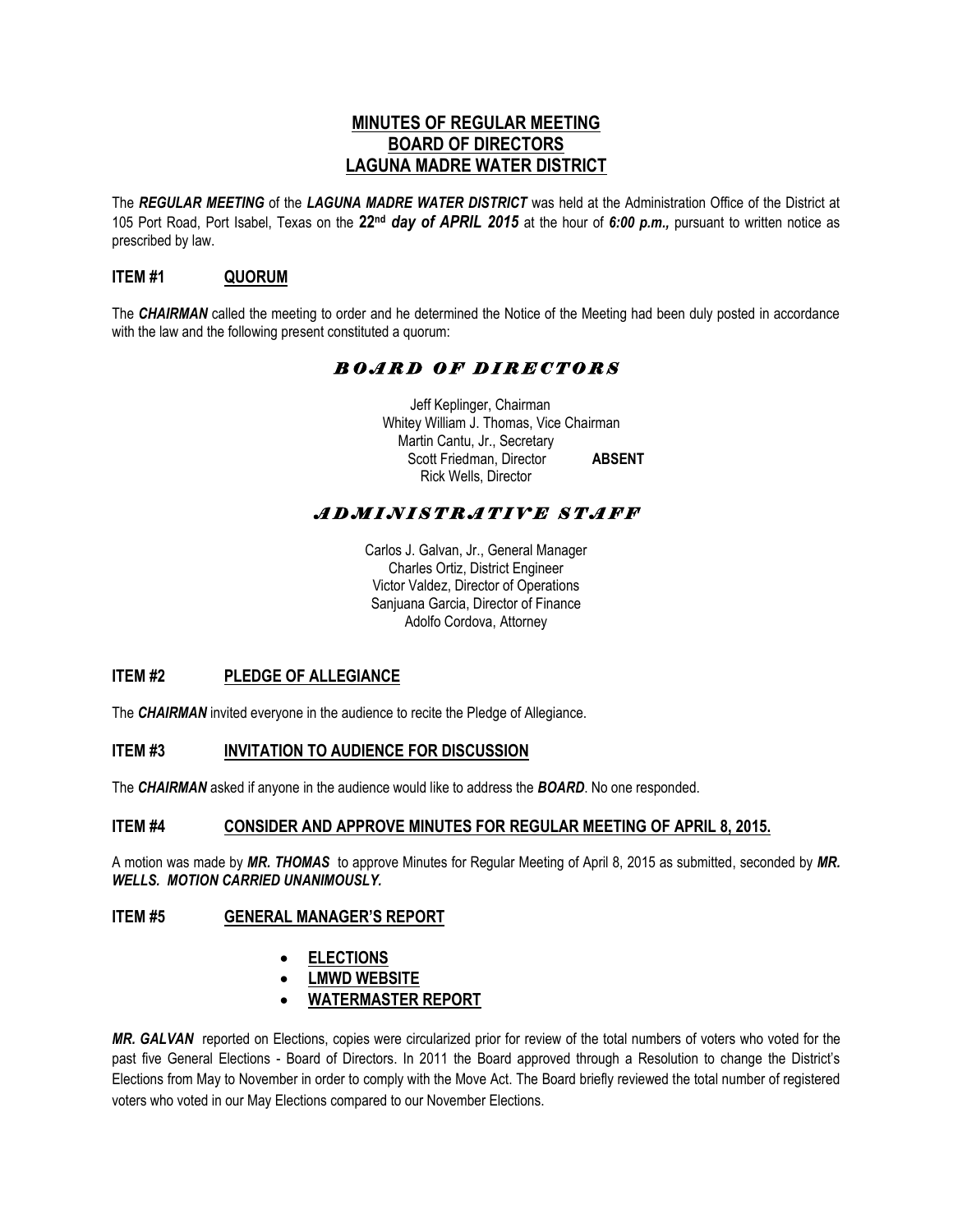*MR. GALVAN* reported the LMWD's Website recently added photos of the Board of Directors, Managers, and continue to complete the rest of Administration .

*MR. GALVAN* reported on the Watermaster Report - as of the end March reservoir level is at 50.8% and no longer in conservation measures, but still want to keep conservation measures in place until it reaches 75%. We will promote drought management.

#### **ITEM #6 DISTRICT ENGINEER'S REPORT**

#### **PORT ISABEL WATER DISTRIBUTION IMPROVEMENTS**

#### **WIND TURBINE GENERATORS**

**MR. ORTIZ** reported on Port Isabel Water Distribution Improvements- our Distribution Crew will begin working on replacing a 8" cast iron line on Garcia Street to eliminate rust in the water, notification to customers will be on cycle 2 billing and website.

**MR. ORTIZ** gave an update on the Wind Turbine Generators – we received a proposal from one company for the Wind Turbine Generator, and we requested a Sole Source letter from the company. In reviewing the Sole Source letter we gathered that they are one of many providers. Therefore, it's not a one source item that we could consider at this point. Request for Proposals are needed to follow proper procurement to consider wind turbine generators.

As far as the wind turbine in Laguna Vista we are still trying to work with Balch Machine. We had an onsite meeting and reviewing the submittal and trying to figure out how to get it fixed.

#### **ITEM # 7 PRESENTATION BY ORBIT BROADBAND, LLC ON PHONE SYSTEM AND NETWORK FOR THE DISTRICT**

Mr. Richard Galvan representing Orbit Broadband, LLC gave an update on the network; recent upgrades; and needs for the District, followed by an open discussion for questions and answers.

#### **ITEM #8 CONSIDER AND AWARD CONSTRUCTION BID NO. LV-15-04-01 FOR LAGUNA VISTA SANITARY SEWER IMPROVEMENTS**

A motion was made by *MR. THOMAS* to approve Construction Bid No. LV-15-04-01 awarded to G & T Paving Company for total Bid amount of \$961,640.00 for Laguna Vista Sanitary Sewer Improvements, seconded by *MR. CANTU. MOTION CARRIED UNANIMOUSLY.* 

## **ITEM #9 CONSIDER AND APPROVE BOARD TRAVEL TO CORPUS CHRISTI, TEXAS FOR THE AWBD CONFERENCE IN JUNE 2015**

A motion was made by *MR. CANTU* to approve Board Travel to Corpus Christi, Texas for the AWBD Conference in June 2015, seconded by *MR. WELLS. MOTION CARRIED UNANIMOUSLY.* 

#### **ITEM #10 CONSIDER AND APPROVE FINANCIALS FOR THE OF MONTH MARCH 2015**

A motion was made by *MR. WELLS* to approve Financials for the month of March 2015, seconded by *MR. THOMAS. MOTION CARRIED UNANIMOUSLY.* 

#### **ITEM #11 CONSIDER AND APPROVE DISBURSEMENTS**

A motion was made by *MR. WELLS* to approve Disbursements as submitted, seconded by *MR. THOMAS. MOTION CARRIED UNANIMOUSLY.*